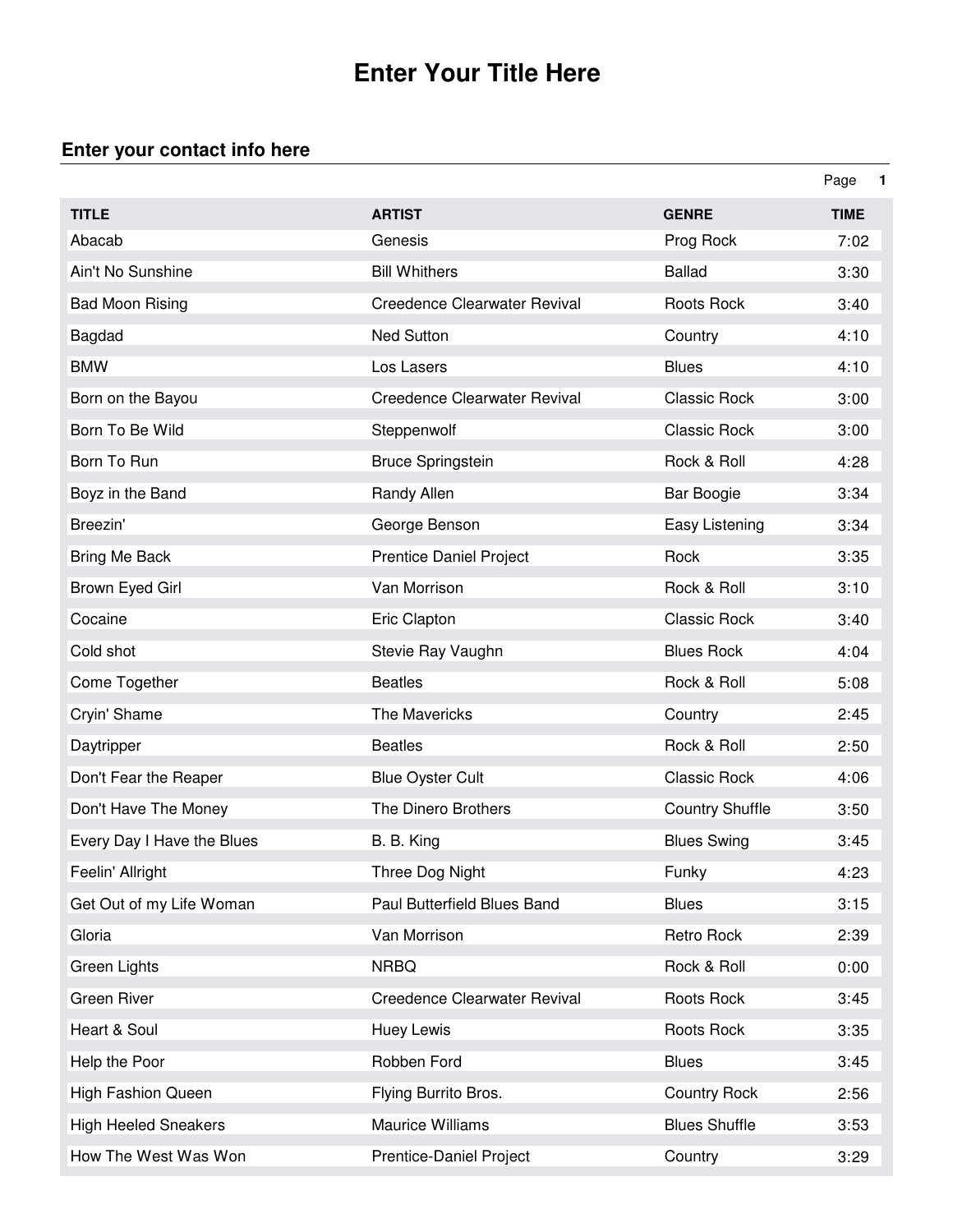| I Hear You Knockin'        | Dave Edmunds                   | Rock                 | 2:28 |
|----------------------------|--------------------------------|----------------------|------|
| I Shot the Sheriff         | <b>Bob Marley</b>              | Reggie               | 3:45 |
| Kansas City                | <b>Wilbert Harrison</b>        | Shuffle              | 3:30 |
| Last Meal                  | Asleep At The Wheel            | <b>Blues Swing</b>   | 3:37 |
| Lawyers, Guns & Money      | Warren Zevon                   | <b>Classic Rock</b>  | 3:30 |
| Lazy                       | Deep Purple                    | Classic Rock         | 4:05 |
| Little Wing                | Jimi Hendrix                   | <b>Classic Rock</b>  | 4:00 |
| Long Cool Woman            | The Hollies                    | <b>Classic Rock</b>  | 3:20 |
| Luck of the Draw           | The Dinero Brother\$           | Roots Rock           | 4:10 |
| Margaritaville             | Jimmy Buffet                   | Country              | 3:30 |
| <b>Mercury Blues</b>       | David Lindley                  | Rock                 | 3:30 |
| Mony Mony                  | <b>Billy Idol</b>              | <b>Classic Rock</b>  | 3:02 |
| <b>Mustang Sally</b>       | <b>Wilson Pickett</b>          | Motown               | 4:00 |
| No Good Baby               | The Dinero Brother\$           | <b>Blues</b>         | 4:05 |
| Norweigen Wood             | <b>Beatles</b>                 | Classic Rock         | 2:55 |
| Not Gonna go to Work Today | The Dinero Brothers            | Rock / Blues         | 2:30 |
| Old Pueblo Jam             | Randy Allen                    | <b>Blues Swing</b>   | 3:45 |
| Overflow                   | <b>Blues Assassins</b>         | N/A                  | 2:35 |
| Pearl Necklace             | ZZtop                          | <b>Blues Rock</b>    | 3:22 |
| Percolatin'                | Little Charley & the Nightcats | Instrumental         | 3:22 |
| Polk Salad Annie           | Tony Joe White                 | Retro Rock           | 4:05 |
| Pride and Joy              | Stevie Ray Vaughan             | <b>Blues Rock</b>    | 3:45 |
| <b>Rattle Snake Blues</b>  | <b>Blues Company</b>           | <b>Blues Shuffle</b> | 4:38 |
| Riding With the King       | John Hiatt                     | <b>Blues Rock</b>    | 3:20 |
| Route 66                   | Asleep At The Wheel            | Jump Blues           | 3:45 |
| Runnin' Down A Dream       | Tom Petty & the Heartbreakers  | Roots Rock           | 4:52 |
| Secret Place               | Prentice-Daniel Project        | Rock                 | 3:40 |
| Sensible Shoes             | David Lee Roth                 | Rock / Blues         | 4:09 |
| Sharp Dressed Man          | ZZ Top                         | <b>Classic Rock</b>  | 3:50 |
| Some Beach                 | <b>Blake Shelton</b>           | Country              | 3:26 |
| Stormy Monday              | <b>Albert King</b>             | <b>Blues</b>         | 3:40 |
| Sun Goin Down              | Prentice-Daniel Project        | Roots Rock           | 3:40 |
| Suzy Q                     | Creedence Clearwater Revival   | Roots Rock           | 4:10 |
| Talk to Your Daughter      | Robben Ford                    | Blues / Rock         | 2:55 |